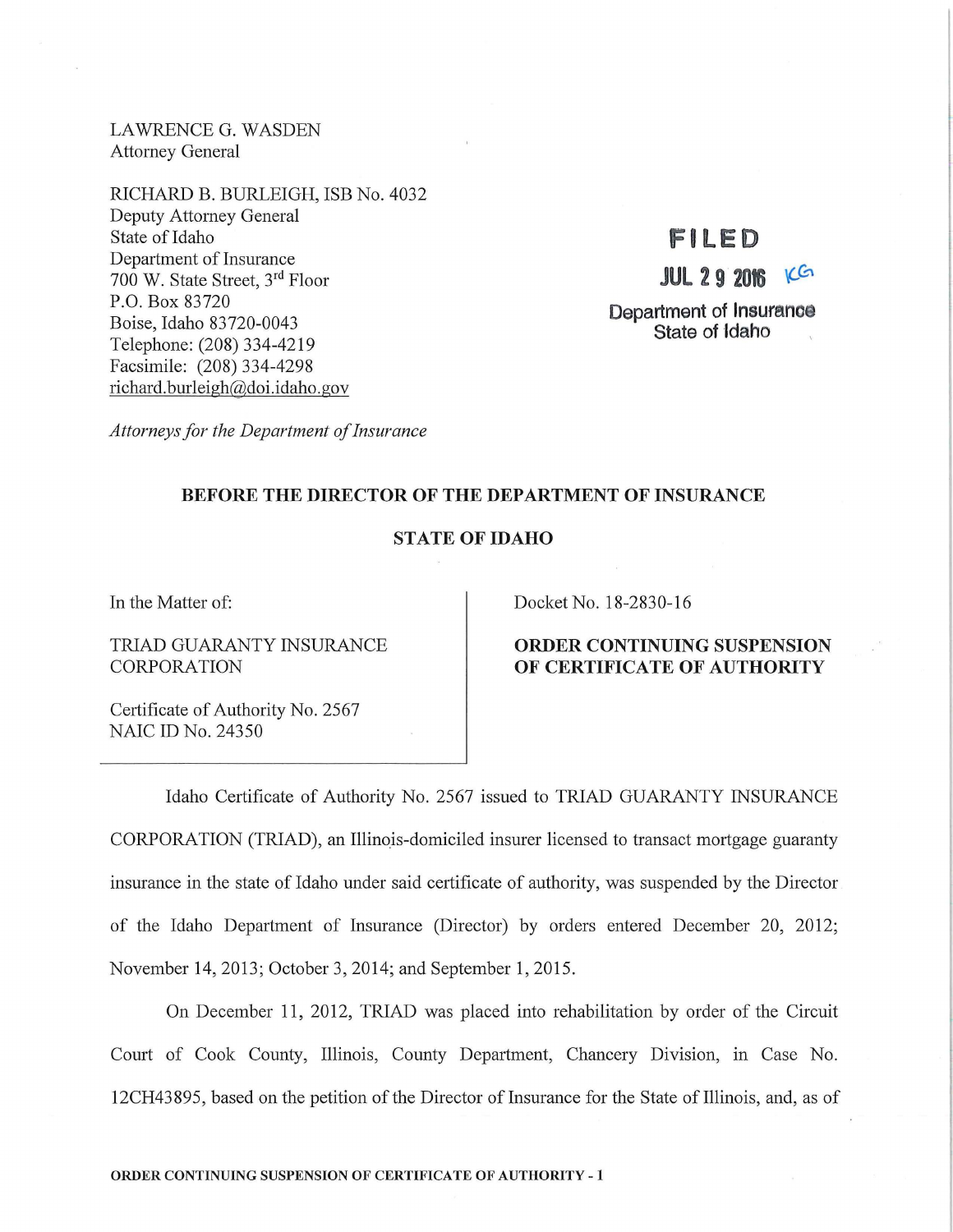the date of this Order, remains subject to a plan of rehabilitation approved by the court on October 29, 2013.

The Director, having reviewed the foregoing and the requirements of Idaho Code § 41- 327, and good cause appearing therefor,

NOW, THEREFORE, IT IS HEREBY ORDERED, pursuant to Idaho Code§ 41-327(3), that Certificate of Authority No. 2567 issued to TRIAD be CONTINUED IN SUSPENSION, effective immediately, for a period of one (1) year from the date of this order. The Director may terminate the suspension sooner if the cause for said suspension is corrected and TRIAD is otherwise in compliance with title 41, Idaho Code.

IT IS FURTHER ORDERED that TRIAD shall comply with the requirements of Idaho Code § 41-329, including § 41-329(2), which states: "During the suspension period the insurer shall not solicit or write any new business in this state, but shall file its annual statement, pay fees, licenses, and taxes as required under this code, and may service its business already in force in this state, as if the certificate of authority had continued in force."

IT IS FURTHER ORDERED, pursuant to Idaho Code  $\S$  41-330(1), that, within four (4) days after notice of this suspension is provided, TRIAD shall notify, by any available means, every person authorized to write business in the state of Idaho by said insurance company, to immediately cease to write any further insurance business for TRIAD in Idaho, unless TRIAD has already taken such action pursuant to prior order of suspension by the Director.

IT IS FURTHER ORDERED that TRIAD shall promptly return Certificate of Authority No. 2567 to the Idaho Department of Insurance, as required by Idaho Code § 41-323(2), if not already returned pursuant to prior order of the Director.

#### ORDER CONTINUING SUSPENSION OF CERTIFICATE OF AUTHORITY - 2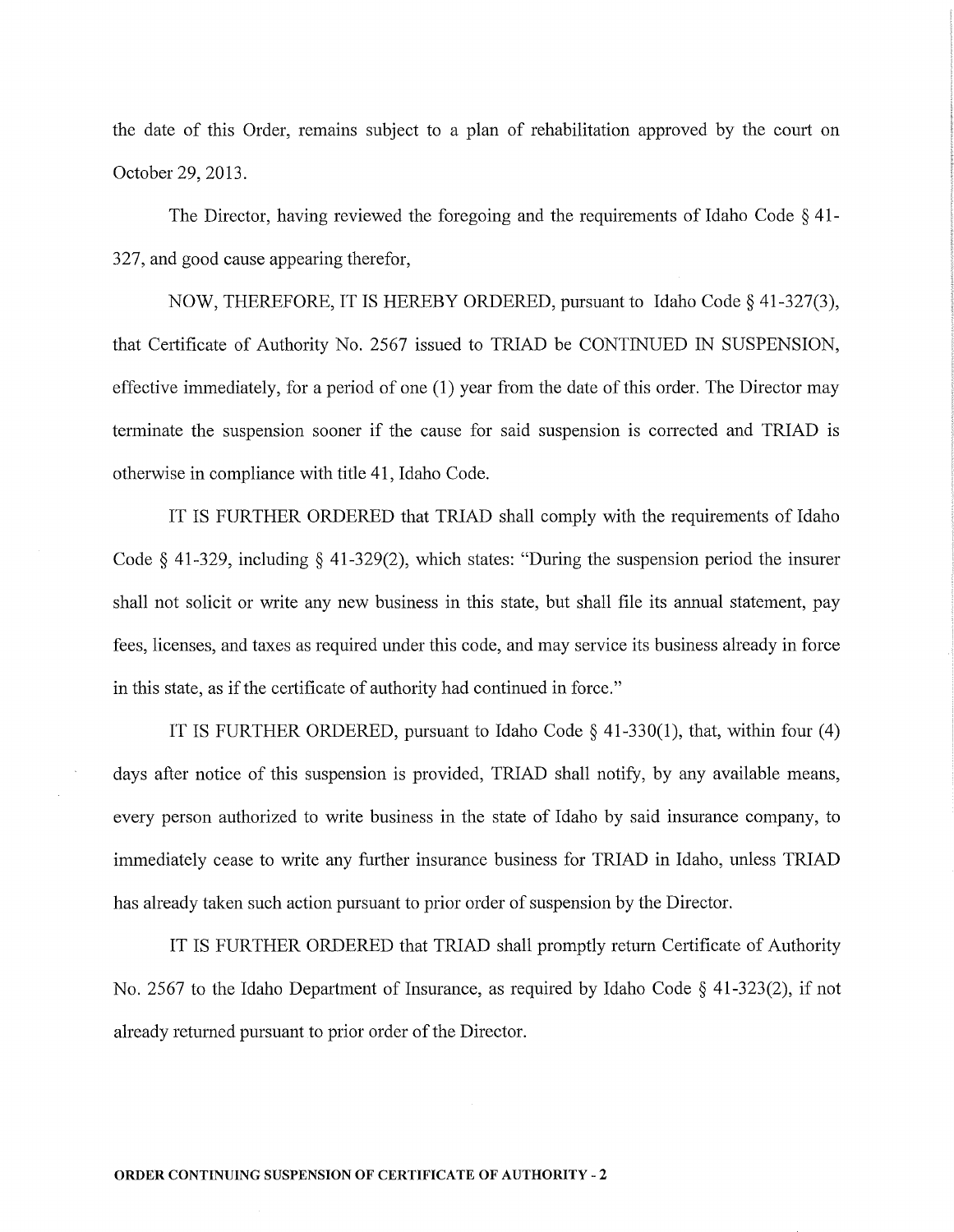#### **NOTIFICATION OF RIGHTS**

This is a final order of the Director. Any party may file a motion for reconsideration of this final order within fourteen (14) days of the service date of this order. The agency will dispose of the petition for reconsideration within twenty-one (21) days of its receipt, or the petition will be considered denied by operation oflaw. *See* Idaho Code§ 67-5246(4).

Pursuant to Idaho Code §§ 67-5270 and 67-5272, any party aggrieved by this final order or orders previously issued in this case may appeal this final order and all previously issued orders in this case to district court by filing a petition in the district court of the county in which:

- i. A hearing was held,
- ii. The final agency action was taken,
- iii. The party seeking review of the order resides, or operates its principal place of business in Idaho, or
- iv. The real property or personal property that was the subject of the agency action is located.

An appeal must be filed within twenty-eight (28) days of (a) the service date of this final order, (b) an order denying petition for reconsideration, or (c) the failure within twenty-one  $(21)$ days to grant or deny a petition for reconsideration, whichever is later. *See* Idaho Code  $§$  67-5273. The filing of an appeal to district court does not itself stay the effectiveness or enforcement of the order under appeal.

DATED this  $\overline{29}$  day of July, 2016.

STATE OF IDAHO DEPARTMENT OF INSURANCE

DEAN L. CAMERON

Director